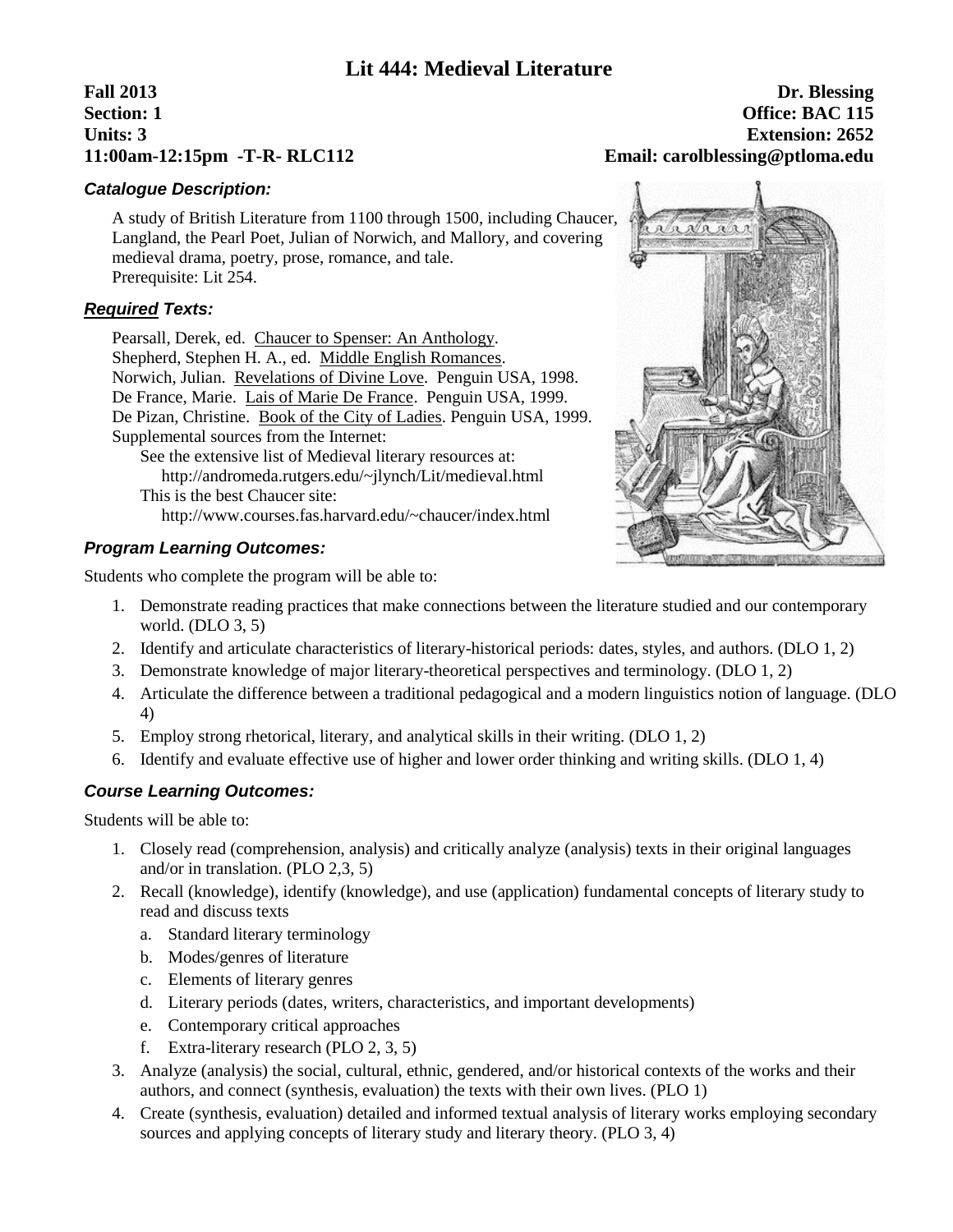#### *Course Requirements:*

- Reading of all assignments by the assigned days (CLO 1)
- Quizzes, both written and oral, class exercises, homework (involving critical sources), and participation— 15% (CLO 1, 2, 3, 4)
- Journals—15% (CLO 1, 2, 3)
- Research Paper Prospectus—5% (CLO 4)
- Research Paper— $20\%$  (CLO 1, 2, 3, 4)
- Group project (presented in class)—10%—Popular Culture representations of the Middle Ages
- $\bullet$  Midterm exam—15% (CLO 1, 2)
- Final exam—20% (CLO  $1, 2$ )

#### *Journals:*

You will keep a weekly journal that includes your notes and thoughts on the readings, to be turned in as noted. Each entry is to be typed on an  $8\frac{1}{2}$ " x 11" page.

The journal entry format is as follows:

DATE: TITLE<sup>.</sup> AUTHOR: GENRE: THEME(S): HISTORICAL AND SOCIAL CONTEXTS: NEW WORD FROM THE READING AND DEFINITION: YOUR REACTIONS TO THE READING: COMPARISON TO OTHER WORKS YOU HAVE READ: YOUR CRITICAL QUESTION ON THE WORK: YOUR HYPOTHESIS IN RESPONSE TO YOUR CRITICAL QUESTION:

#### **Group oral presentations—dates are indicated on the syllabus—sign-ups in class**

Each oral presentation will be 15 minutes long, and will focus on the representations of the Middle Age in later works and popular culture. How have works in this category influenced other works of literature, art, music, film, and pop culture?

You must do outside research for these projects—the point of the assignment is to bring **new information** to the class (as well as to have you learn more about the middle ages' effects on later cultures).

Use whatever audio/visual aids you wish. Example: Artwork, music, PowerPoint, film clips, YouTube, etc.

You must have a good handout for the class, summarizing your findings, and including a list of at least three sources you used, documented in MLA format. Do **not** list our textbooks or sources such as Wikipedia. Use toplevel resources, including books published by university presses, journal articles, and/or websites connected with universities, as well as the cultural works you locate.

#### *Class Procedures:*

We will sometimes have vocabulary quizzes from the "Glossary of Common Hard Words," contained in the Chaucer to Spenser anthology, pp. 672-675. You also have a typed weekly journal entry due as indicated. The classes will be a combination of lecture and discussion. A number of resources on Medieval culture and literature are available via the web, and I will sometimes assign computer work or readings from our Ryan Library databases.

You will need to read many of the assignments in Middle English, but you may use translations or bi-lingual editions to help you. Many translations are available on-line. PLEASE raise in class any questions/problems you have with the readings.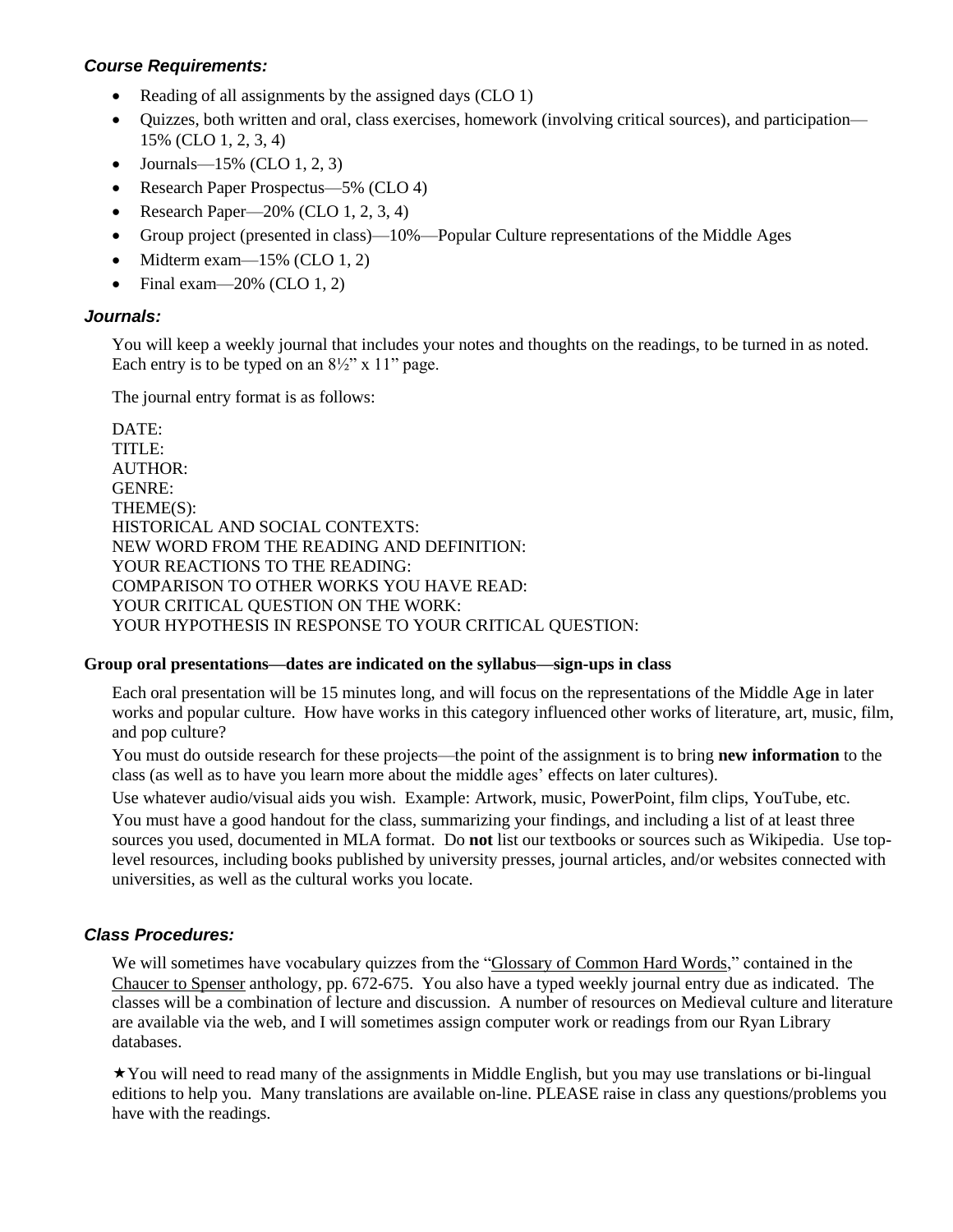#### *Course Ground Rules:*

**Attendance:** Please read the Class Attendance section of your PLNU Catalog, carefully. If students miss more than 10% of class meetings (approx. 3 for a MWF course), faculty members may file a written report which may result in de-enrollment from the course. If you miss more than 20% of class meetings (approx. 6 for a MWF course), you may be de-enrolled without notice. De-enrollment may have serious consequences on residence, athletic, and scholarship requirements; it may also necessitate a reduction or loss in your financial aid.

**LJML Academic Honesty Policy:** The LJML Department deems intellectual and academic integrity critical to academic success and personal development; therefore, any unethical practice will be detrimental to the student's academic record and moral character. Students who present the work of others as if it were their own commit plagiarism. Presenting another's work as one's own includes, but is not limited to, borrowing another student's work, buying a paper, and using the thoughts or ideas of others as one's own (using information in a paper without citation). Plagiarized work will result in a failing grade for the assignment and possibly for the course. In either event, a written report will be filed with the department chair and the area dean. The dean will review the report and submit it to the Provost and the Vice President for Student Development. It will then be placed in the student's academic file.

**Final Examinations:** Final Examinations are the culminating learning event in a course, and they are scheduled to take into account all the different courses and departments across the university. The exam schedule varies from year to year. The final examination schedule is posted on the Class Schedules site. You are expected to arrange your personal affairs to fit the examination schedule.

#### **Class Sessions, Preparation, Assignments, and Technology:**

a. If you wish to use your laptop during class, you may use the laptop only for note-taking, not checking email, Facebook, or other activities. If you are using an electronic reader for the text book (Kindle, Nook, etc.), please let me know and have no other "file" open on your reader other than the class text/reading.

#### **b. All other electronics must be muted or turned off for the entire class period, including cell phones.**

- c. Completion of all assignments is required, and passing the course will be difficult without doing so. Readings and written responses must be prepared in advance of the date scheduled/due and of sufficient length and quality to meet the assignment's requirements and intents. Missed work (quizzes and written responses) may be made up only in truly extenuating circumstances and only if you and I have had a conversation about your situation. No make-up work will be given for missed work.
- d. Late assignments will not be accepted either in person, by delivery, or in my mailbox (unless you and I have communicated prior to the deadline about extenuating circumstances).
- e. It is your responsibility to see to it that I receive your work.
- f. Always keep electronic copies of your work so that you can provide duplicate copies if you need to.
- g. Handwritten papers are never acceptable (unless so specified).
- h. You may be requested to attend office hours with the professor if a need arises.

**Classroom Decorum:** Please manage your electronic devices appropriately and with consideration for others see a&b above.

**Email and Canvas:** You are responsible for checking your PLNU email account and Canvas regularly for electronic messages from me (and sometimes from your classmates). You are fully accountable for all course material, announcements, communications that are distributed via email and Canvas; and I will send messages only to these sites. Please let me know if you encounter any technical problems with these sites.

**Maintaining Class Schedule Via Online Registration:** Students must maintain their class schedules. Should a student need arise to drop a course, they are responsible to drop the course (provided the drop date meets the stated calendar deadline established by the university) and to complete all necessary official forms (online or paper). Failing to attend and/or to complete required forms may result in a grade of F on the student's official transcript.

**Extenuating Situations and Grades:** No "Incomplete" grades will be assigned unless extenuating circumstances (e.g., death in the family, automobile accidents, hospitalization) prevail. If you find yourself in such a situation,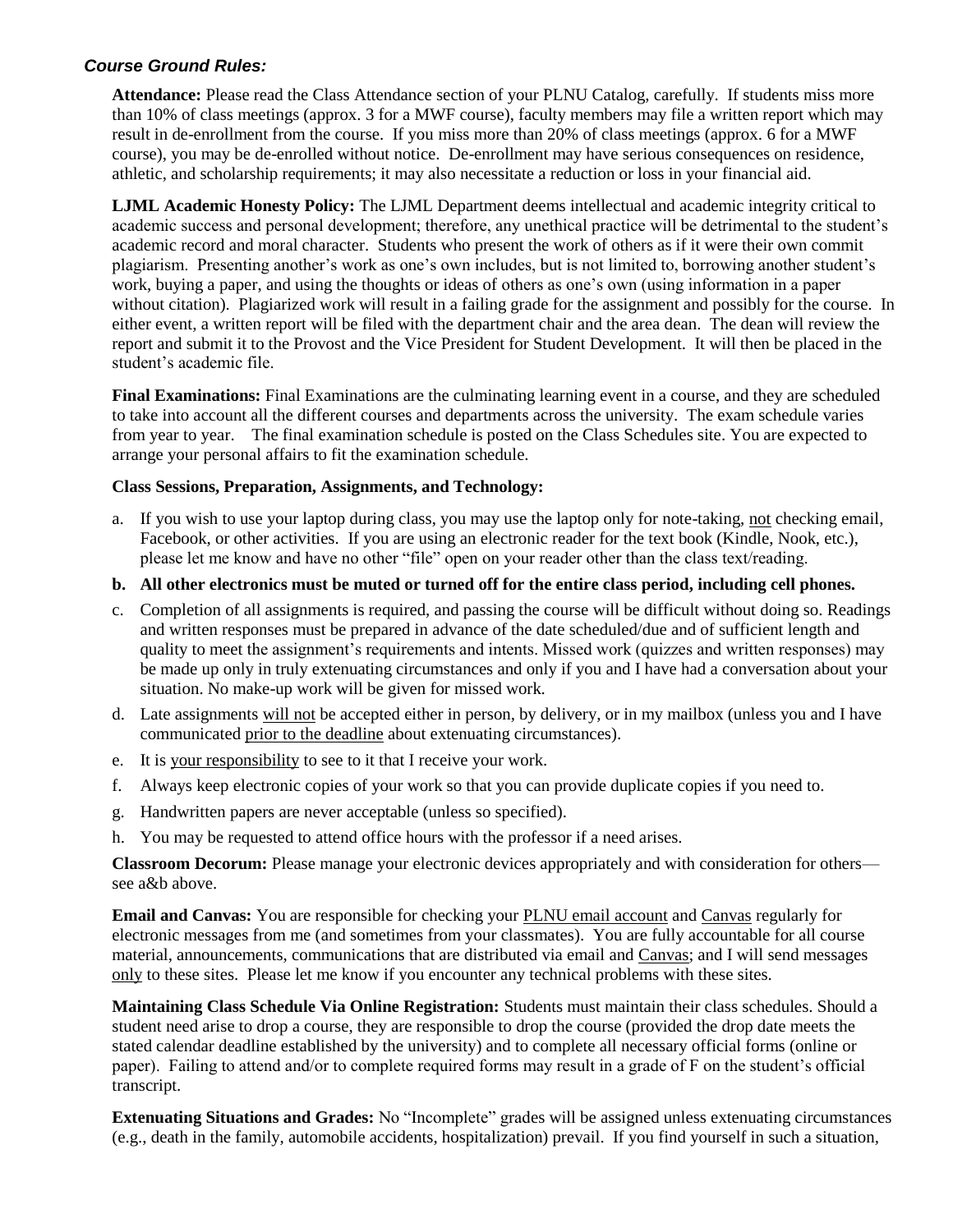please contact me immediately and submit any necessary and valid documents to help clarify and document your situation (e.g., doctor's letter on letterhead, funeral service program, police report, etc.).

Your oral participation makes the class more interesting for everyone and will positively affect your grade. Ask questions you have from the reading.

No Cliff's Notes, Barron's Notes, Spark Notes or similar guides are to be used for papers, brought to class, or used as a substitute for the reading.

**Inclusive Language:** Because the Literature, Journalism, and Modern Language department recognizes the power of language, all public language used in this course, including written and spoken discourse, be inclusive. This standard is also outlined by all major academic style guides, including MLA, APA, and Chicago, and is the norm in university-level work.

**Additional department and university policies that govern the course are located in an electronic file in the Canvas portion of the course**.

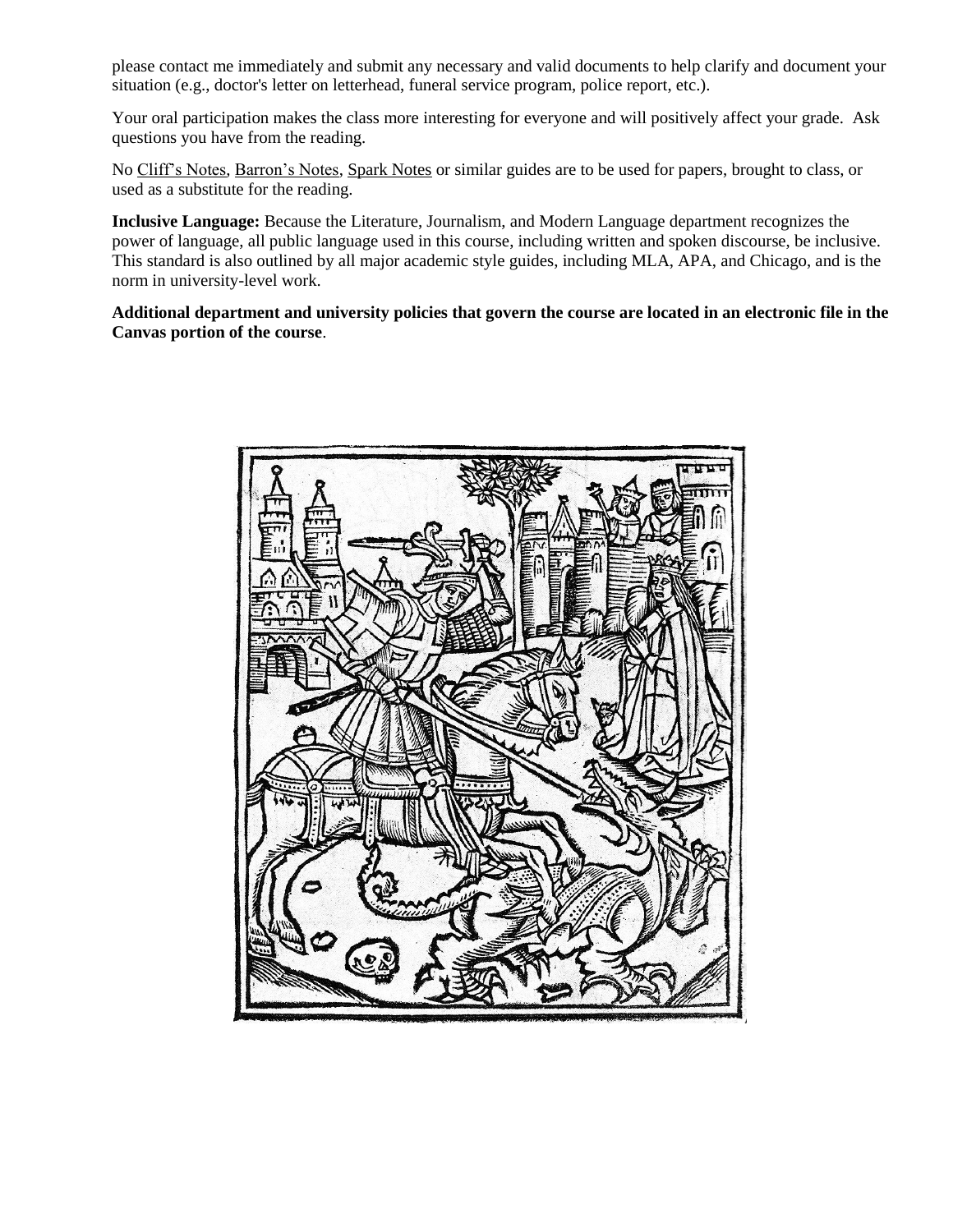## *Class Schedule - Complete all readings by the assigned day*

| Sept. 5  | Course Introduction<br>"Ballade de Bon Conseil"                                                                                                                                                                                                                                                               |
|----------|---------------------------------------------------------------------------------------------------------------------------------------------------------------------------------------------------------------------------------------------------------------------------------------------------------------|
| Sept. 10 | Read—Pearsall "Introduction" pp. xv-xviii, and Shepherd "Reading Middle English" pp. xv-xx<br>Skim also "Misconceptions about the Middle Ages," online text,<br>http://www.the-orb.net/non_spec/missteps/misindex.htm, especially the section on laughter<br>Class—Historical Backgrounds, pronunciation work |
|          | <b>Chaucer Unit-Pearsall Text</b>                                                                                                                                                                                                                                                                             |
| Sept. 12 | Read—Chaucer: 1-2; Canterbury Tales "General Prologue"—79-99<br>Class—Journal #1; Chaucer discussion: genre and character; social contexts<br><b>Chaucer group presentation</b>                                                                                                                               |
| Sept. 17 | Read—"Miller's Prologue and Tale" pp. 99-115<br>Class-Chaucer discussion: humor                                                                                                                                                                                                                               |
| Sept. 19 | Read—"The Wife of Bath's Prologue and Tale" pp. 116-143<br>Class—Journal #2; Discussion of Medieval women and Chaucer                                                                                                                                                                                         |
| Sept. 24 | Read—"The Franklin's Prologue and Tale" pp. 144-163<br>Class—Discussion of "trouth" and Breton romance                                                                                                                                                                                                        |
| Sept. 26 | Read—"The Pardoner's Prologue and Tale" pp. 164-177<br>Class—Journal #3; Discussion of Medieval Church and Chaucer                                                                                                                                                                                            |
| Oct. 1   | Read—The Parliament of Fowls, pp. 2-20<br>Class—Discussion of the dream poem                                                                                                                                                                                                                                  |
| Oct. 3   | Read—"The Knight's Tale"—Handout<br>Class—Journal #4; Discussion of Knighthood                                                                                                                                                                                                                                |
|          | <b>Romance Unit-Shepherd Text</b>                                                                                                                                                                                                                                                                             |
| Oct. 8   | Read essay on Havelok, pp. 315-319 and essays on Romance, pp. 411-456<br>Class-Introduction to Romance                                                                                                                                                                                                        |
| Oct. 10  | Read Havelok pp. 3-35<br>Class—Journal #5; Continued discussion of the romance genre                                                                                                                                                                                                                          |
| Oct. 15  | Read Havelok pp. 36-74<br>Class-Discussion of motifs in Havelok<br><b>Romance group presentation</b>                                                                                                                                                                                                          |
| Oct. 17  | Read Sir Orfeo pp. 174-190<br>Class—Journal #6; Discussion of Fairies in the middle ages                                                                                                                                                                                                                      |
| Oct. 22  | Read-Marie de France<br>Class—Female versions of Romance                                                                                                                                                                                                                                                      |
| Oct. 24  | Read-Marie de France<br>Class—Journal #7; Discussion of marriage and gender in the love stories                                                                                                                                                                                                               |
| Oct. 29  | <b>Midterm Exam</b>                                                                                                                                                                                                                                                                                           |
| Oct. 31  | Read Ywain and Gawain pp. 75<br>Class—Journal #8; Introduction to the work and fantasy elements                                                                                                                                                                                                               |
| Nov. $5$ | Read Ywain and Gawain pp. 173<br>Class—Discussion of the Lady in $Y&G$                                                                                                                                                                                                                                        |